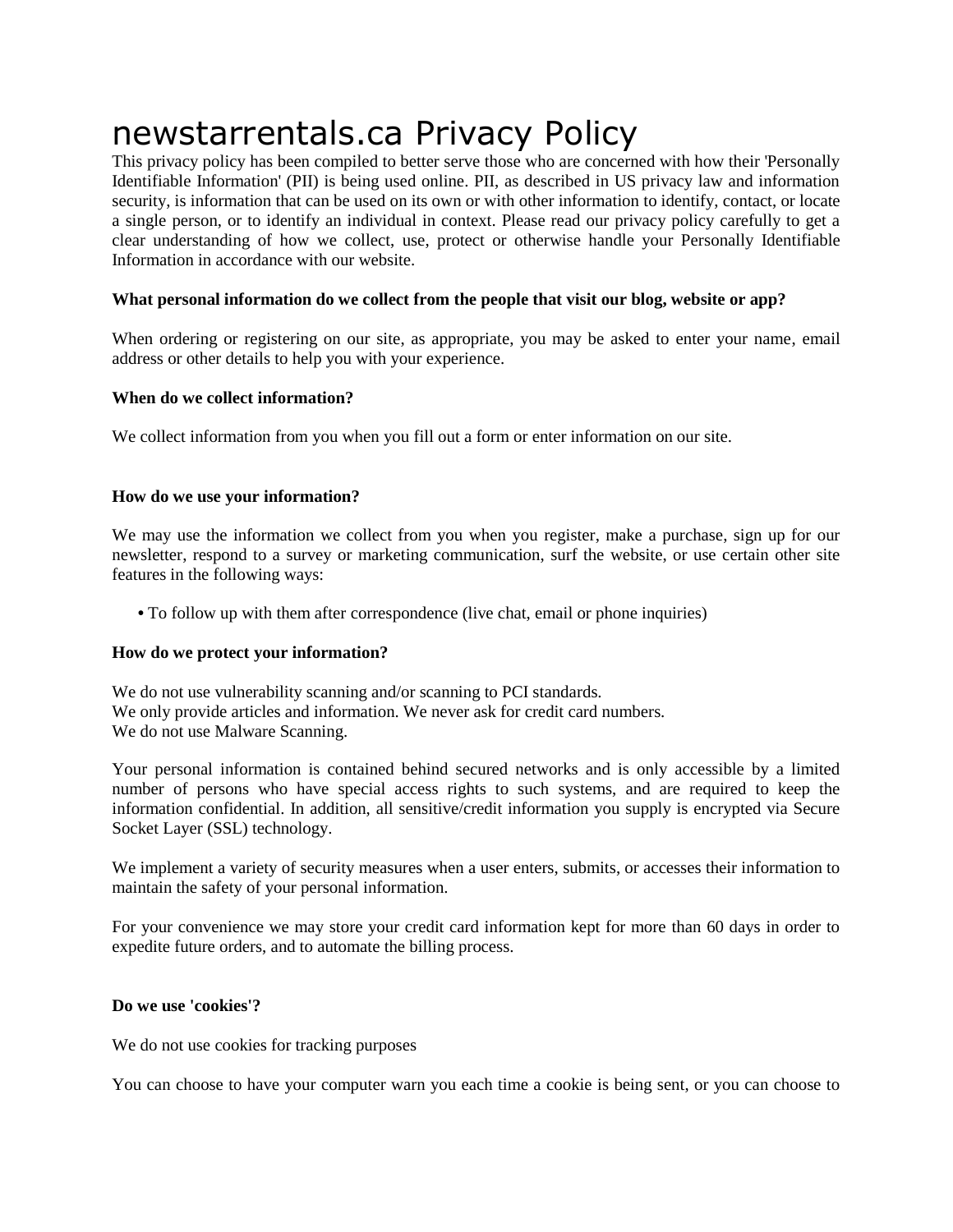turn off all cookies. You do this through your browser settings. Since browser is a little different, look at your browser's Help Menu to learn the correct way to modify your cookies.

If you turn cookies off, Some of the features that make your site experience more efficient may not function properly.that make your site experience more efficient and may not function properly.

#### **Third-party disclosure**

We do not sell, trade, or otherwise transfer to outside parties your Personally Identifiable Information.

#### **Third-party links**

We do not include or offer third-party products or services on our website.

#### **Google**

Google's advertising requirements can be summed up by Google's Advertising Principles. They are put in place to provide a positive experience for users. https://support.google.com/adwordspolicy/answer/1316548?hl=en

We use Google AdSense Advertising on our website.

Google, as a third-party vendor, uses cookies to serve ads on our site. Google's use of the DART cookie enables it to serve ads to our users based on previous visits to our site and other sites on the Internet. Users may opt-out of the use of the DART cookie by visiting the Google Ad and Content Network privacy policy.

#### **We have implemented the following:**

**•** Google Display Network Impression Reporting

We, along with third-party vendors such as Google use first-party cookies (such as the Google Analytics cookies) and third-party cookies (such as the DoubleClick cookie) or other third-party identifiers together to compile data regarding user interactions with ad impressions and other ad service functions as they relate to our website.

## **Opting the contract of the contract of the contract of the contract of the contract out:**

Users can set preferences for how Google advertises to you using the Google Ad Settings page. Alternatively, you can opt out by visiting the Network Advertising Initiative Opt Out page or by using the Google Analytics Opt Out Browser add on.

## **California Online Privacy Protection Act**

CalOPPA is the first state law in the nation to require commercial websites and online services to post a privacy policy. The law's reach stretches well beyond California to require any person or company in the United States (and conceivably the world) that operates websites collecting Personally Identifiable Information from California consumers to post a conspicuous privacy policy on its website stating exactly the information being collected and those individuals or companies with whom it is being shared. - See more at: http://consumercal.org/california-online-privacy-protection-act-caloppa/#sthash.0FdRbT51.dpuf

## **According to CalOPPA, we agree to the following:**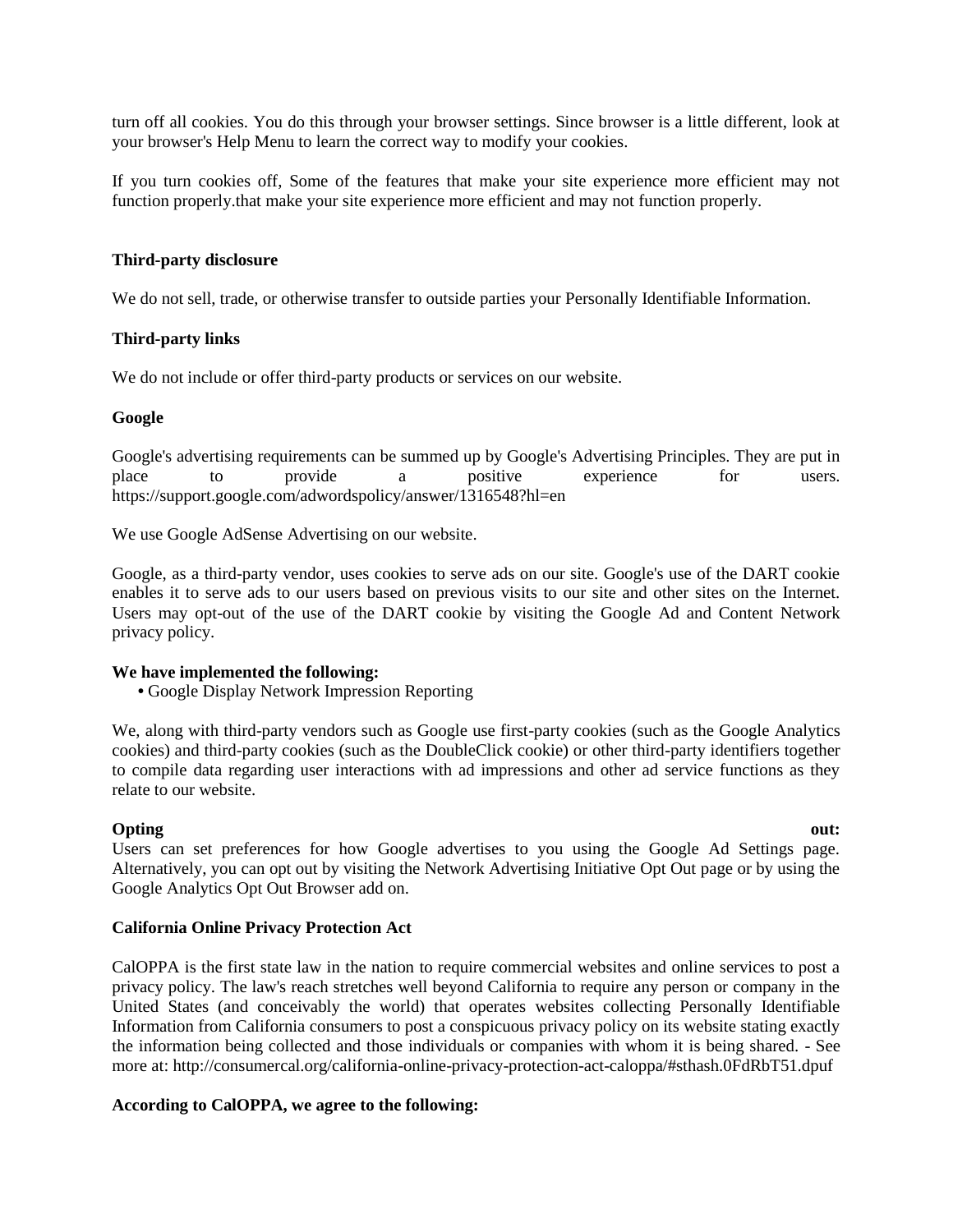Users can visit our site anonymously.

Once this privacy policy is created, we will add a link to it on our home page or as a minimum, on the first significant page after entering our website.

Our Privacy Policy link includes the word 'Privacy' and can easily be found on the page specified above.

You will be notified of any Privacy Policy changes:

**•** On our Privacy Policy Page

Can change your personal information:

- **•** By emailing us
- **•** By calling us

## **How does our site handle Do Not Track signals?**

We honor Do Not Track signals and Do Not Track, plant cookies, or use advertising when a Do Not Track (DNT) browser mechanism is in place.

## **Does our site allow third-party behavioral tracking?**

It's also important to note that we do not allow third-party behavioral tracking

# **COPPA (Children Online Privacy Protection Act)**

When it comes to the collection of personal information from children under the age of 13 years old, the Children's Online Privacy Protection Act (COPPA) puts parents in control. The Federal Trade Commission, United States' consumer protection agency, enforces the COPPA Rule, which spells out what operators of websites and online services must do to protect children's privacy and safety online.

We do not specifically market to children under the age of 13 years old.

## **Fair Information Practices**

The Fair Information Practices Principles form the backbone of privacy law in the United States and the concepts they include have played a significant role in the development of data protection laws around the globe. Understanding the Fair Information Practice Principles and how they should be implemented is critical to comply with the various privacy laws that protect personal information.

## **In order to be in line with Fair Information Practices we will take the following responsive action, should a data breach occur:**

We will notify the users via in-site notification

**•** Within 7 business days

We also agree to the Individual Redress Principle which requires that individuals have the right to legally pursue enforceable rights against data collectors and processors who fail to adhere to the law. This principle requires not only that individuals have enforceable rights against data users, but also that individuals have recourse to courts or government agencies to investigate and/or prosecute noncompliance by data processors.

## **CAN SPAM Act**

The CAN-SPAM Act is a law that sets the rules for commercial email, establishes requirements for commercial messages, gives recipients the right to have emails stopped from being sent to them, and spells out tough penalties for violations.